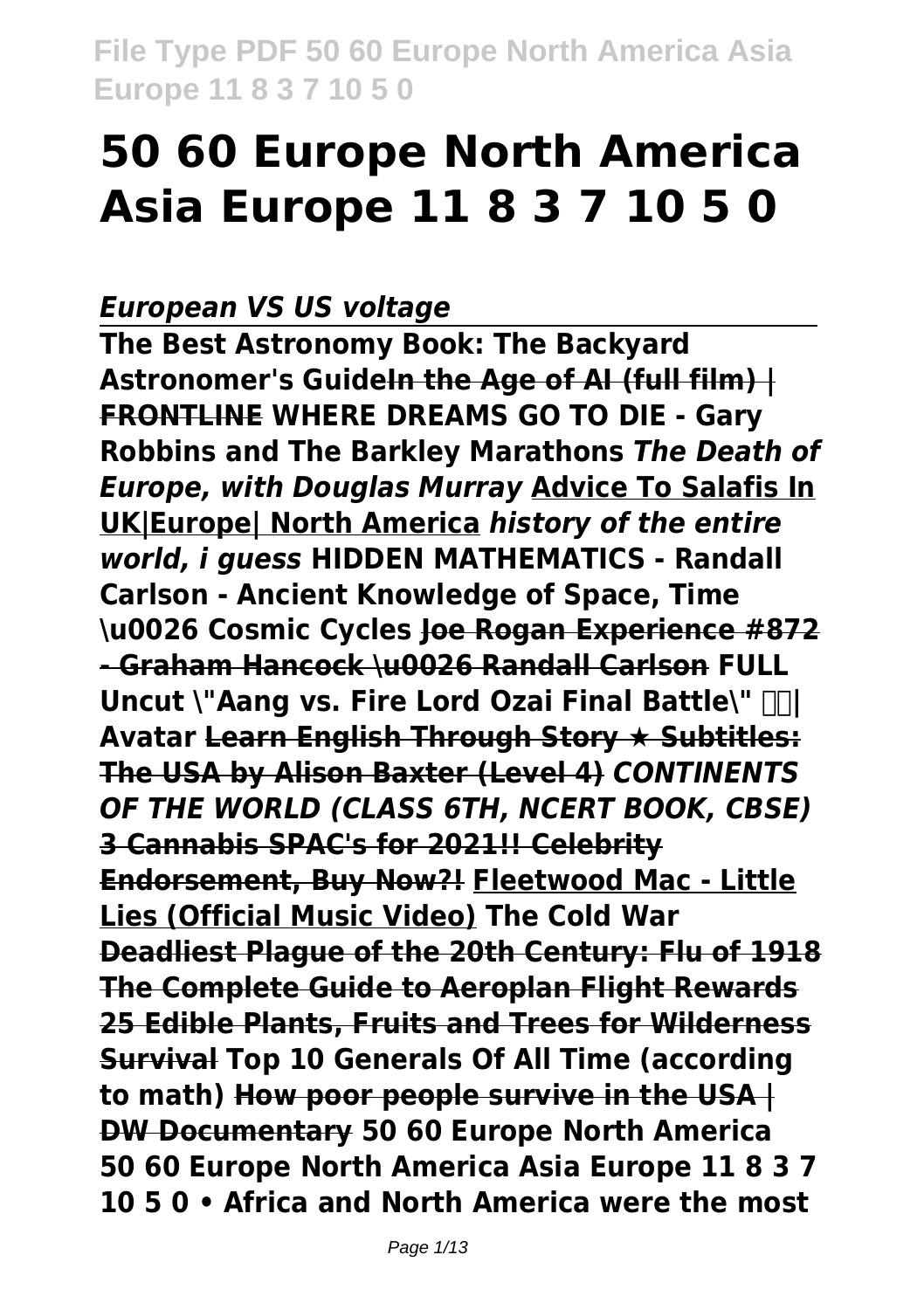**resilient regions over the three months to July. The large Asia-North America trade route was particularly robust, driven by demand for ecommerce and goods manufactured in Asia. Market drivers • Many global lockdown restrictions were lifted around 60 Industry-wide CTKs 50 North America-Asia -16.6%**

#### **50 60 Europe North America Asia Europe 11 8 3 7 10 5 0**

**Asia-Europe1 Europe-North America1 Within Asia (int'l)1 International Cargo Tonnes 2 Metric tonnes flown in 3m ended Sep 2020: World trade volumes 2 Global PMI new export orders Global container throughput 1. Cargo Chartbook – Q4 2020 2 Market developments 1. In the three months ended October 2020, industry-wide CTKs – ... America 50 60 ...**

**Industry-wide CTKs North America-Asia 50 60 -8.6% 7.2% 4.2 ...**

**The 50th parallel north is a circle of latitude that is 50 degrees north of the Earth's equatorial plane.It crosses Europe, Asia, the Pacific Ocean, North America, and the Atlantic Ocean.. At this latitude the sun is visible for 16 hours, 22 minutes during the summer solstice and 8 hours, 4 minutes during the winter solstice. The maximum altitude of the sun during the summer solstice is 63.44 ...**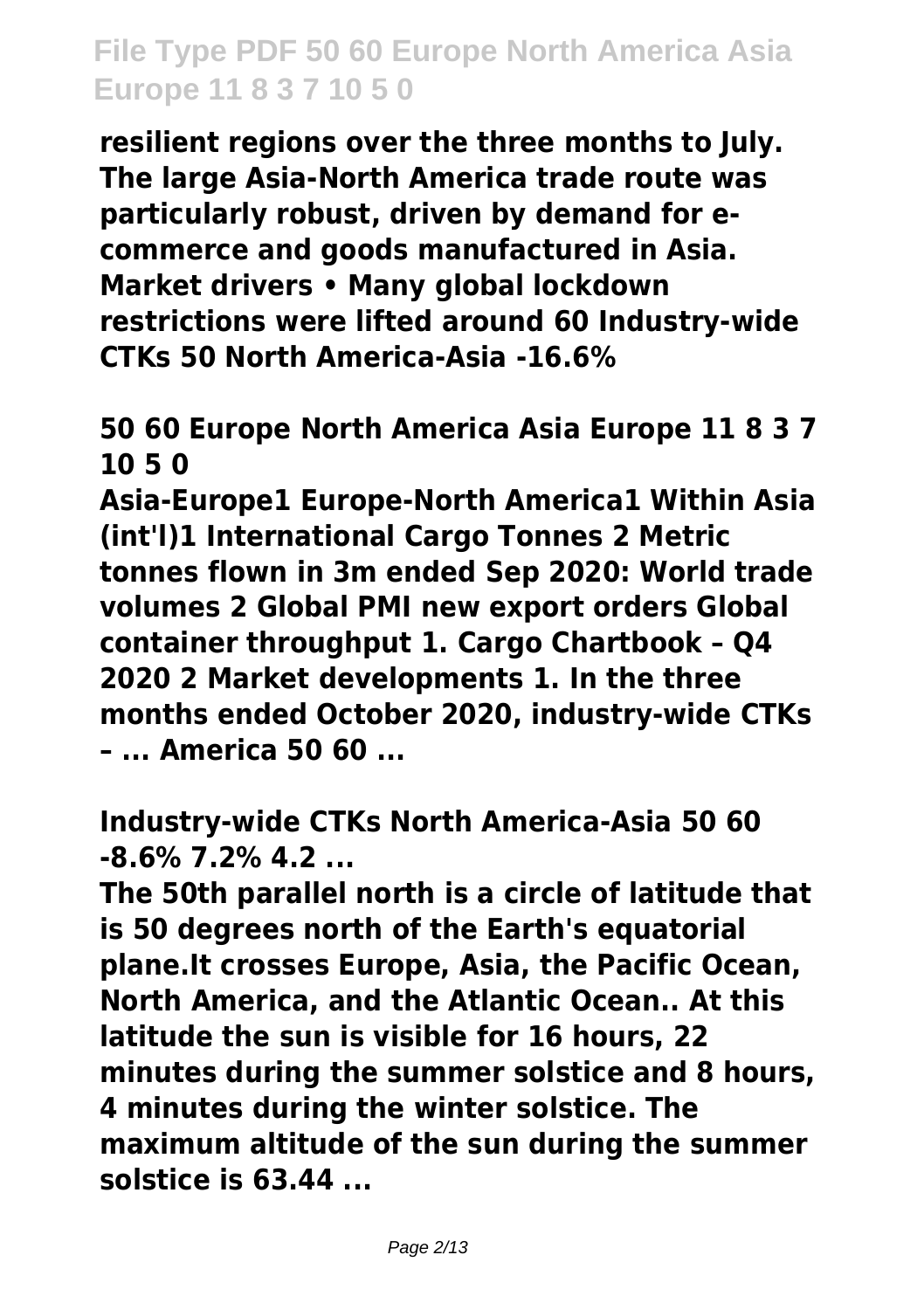## **50th parallel north - Wikipedia**

**Title: 50 60 Europe North America Asia Europe 11 8 3 7 10 5 0 Author: www.go.smartarmorcube.co m-2020-12-06T00:00:00+00:01 Subject: 50 60 Europe North America Asia Europe 11 8 3 7 10 5 0**

**50 60 Europe North America Asia Europe 11 8 3 7 10 5 0**

**As this 50 60 europe north america asia europe 11 8 3 7 10 5 0, it ends happening creature one of the favored ebook 50 60 europe north america asia europe 11 8 3 7 10 5 0 collections that we have. This is why you remain in the best website to look the incredible books to have.**

**50 60 Europe North America Asia Europe 11 8 3 7 10 5 0**

**Online Library 50 60 Europe North America Asia Europe 11 8 3 7 10 5 0books heap or library or borrowing from your connections to edit them. This is an unquestionably easy means to specifically get guide by on-line. This online broadcast 50 60 europe north america asia europe 11 8 3 7 10 5 0 can be one of the options to accompany you**

**50 60 Europe North America Asia Europe 11 8 3 7 10 5 0**

**In the early days of electrification, so many frequencies were used that no single value**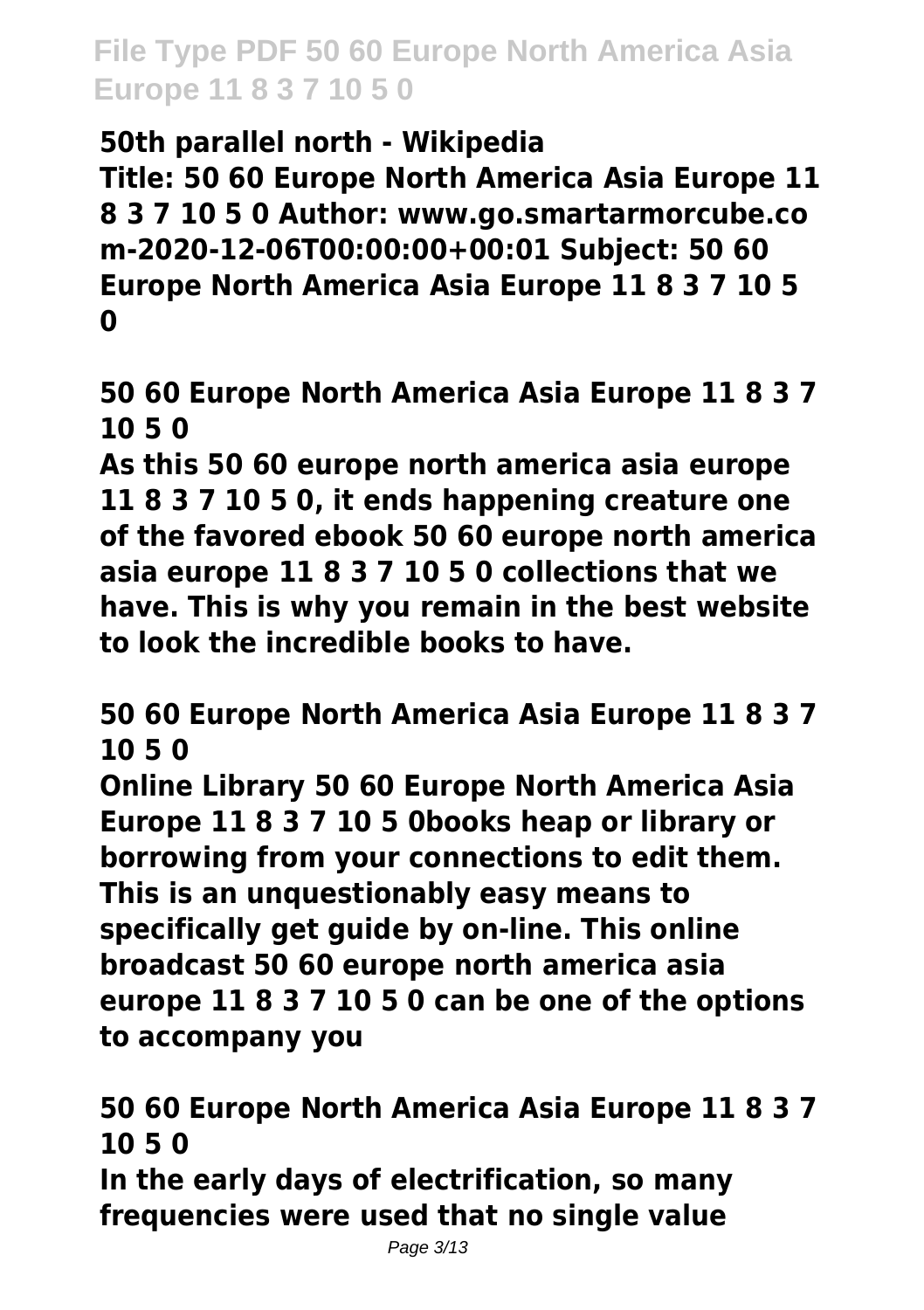**prevailed (London in 1918 had ten different frequencies). As the 20th century continued, more power was produced at 60 Hz (North America) or 50 Hz (Europe and most of Asia). Standardization allowed international trade in electrical equipment. Much later, the use of standard frequencies allowed interconnection of power grids.**

**Utility frequency - Wikipedia**

**• Africa and North America were the most resilient regions over the three months to July. The large Asia-North America trade route was particularly robust, driven by demand for ecommerce and goods manufactured in Asia. Market drivers • Many global lockdown restrictions were lifted around**

**60 Industry-wide CTKs 50 North America-Asia -16.6% -1.1% 1 ...**

**The 60th parallel north is a circle of latitude that is 60 degrees north of Earth's equator. It crosses Europe, Asia, the Pacific Ocean, North America, and the Atlantic Ocean. Although it lies approximately twice as far away from the Equator as from the North Pole, the 60th parallel is half as long as the Equator line. This is where the Earth bulges halfway as much as on the Equator.**

**60th parallel north - Wikipedia**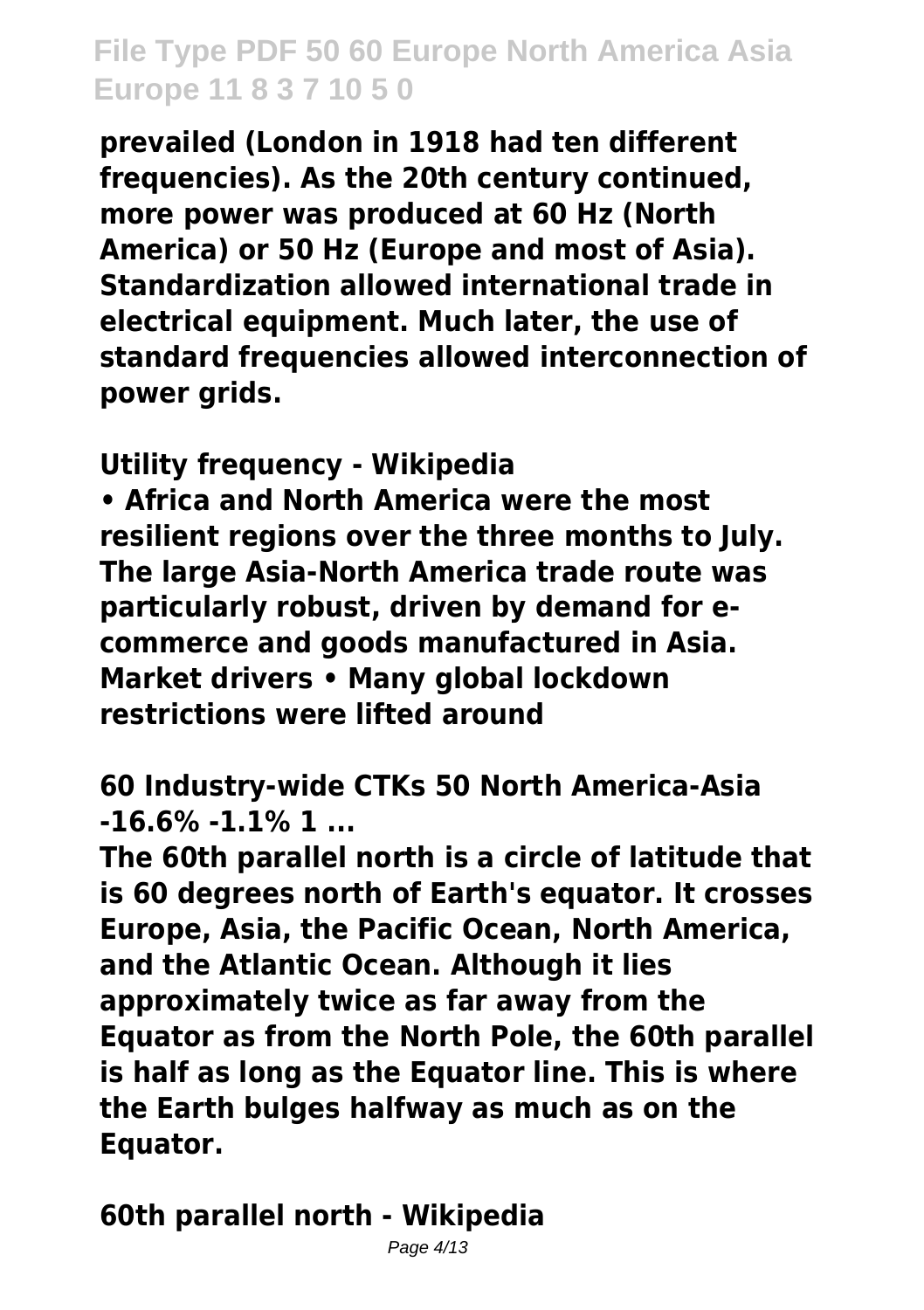**North America and Japan use 110V/60Hz electricity where as rest of the world use 220V/50Hz. The reason was historical. Engineers in USA originally laid lines for 110 V where as in Europe they did with 220 V. After that, it would have been too expensive to change the system. Neither system is inferior nor superior…**

**Why Europe/Asia use 220V/50 Hz but USA uses 110V/60 Hz ...**

**50 60 Europe North America The 60th parallel north is a circle of latitude that is 60 degrees north of Earth's equator.It crosses Europe, Asia, the Pacific Ocean, North America, and the Atlantic Ocean.. Although it lies approximately twice as far away from the Equator as from the North Pole, the 60th parallel is half as long as the Equator**

**50 60 Europe North America Asia Europe 11 8 3 7 10 5 0**

**Download Ebook 50 60 Europe North America Asia Europe 11 8 3 7 10 5 0 50 60 Europe North America Asia Europe 11 8 3 7 10 5 0 When somebody should go to the book stores, search launch by shop, shelf by shelf, it is truly problematic. This is why we give the books compilations in this website. It will enormously ease you to see guide 50 60 europe ...**

**50 60 Europe North America Asia Europe 11 8 3 7**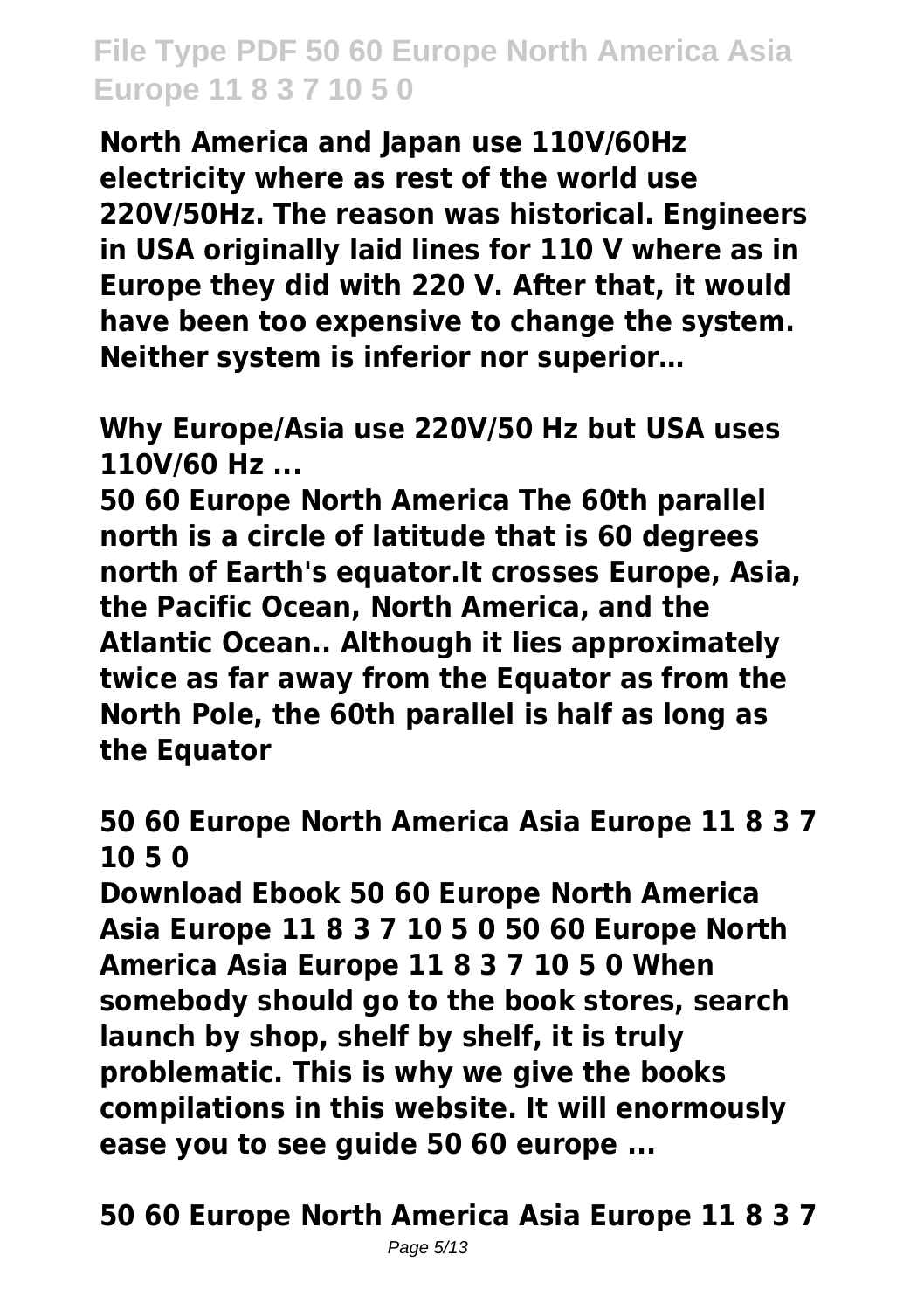## **10 5 0**

**50 60 Europe North America Europe is set to open its borders with 50 countries overseas, paving the way for travel to and from them in July. The EU is busy drawing up a list of nations, based on their Covid-19 health situation. Europe Travel: EU Will Lift Ban On 50 Countries–Not US ...**

**50 60 Europe North America Asia Europe 11 8 3 7 10 5 0**

**Frequency – what it is, and why it's important. Frequency – what it is, and why it's important. In the UK, most of Europe, Africa, Australia, Southern South America, most of Asia, and Russia, the frequency of the alternating current in household electrical outlets is 50 Hz. In North America and Northern South America, the frequency of the alternating current in household electrical outlets is 60 Hz.**

**Frequency – what it is, and why it's important. Get Free 50 60 Europe North America Asia Europe 11 8 3 7 10 5 0 50 60 Europe North America Asia Europe 11 8 3 7 10 5 0 As recognized, adventure as capably as experience just about lesson, amusement, as with ease as understanding can be gotten by just checking out a books 50 60 europe north america asia europe 11 8 3 7 10 5 0 after that it is not directly done, you could agree to even more ...**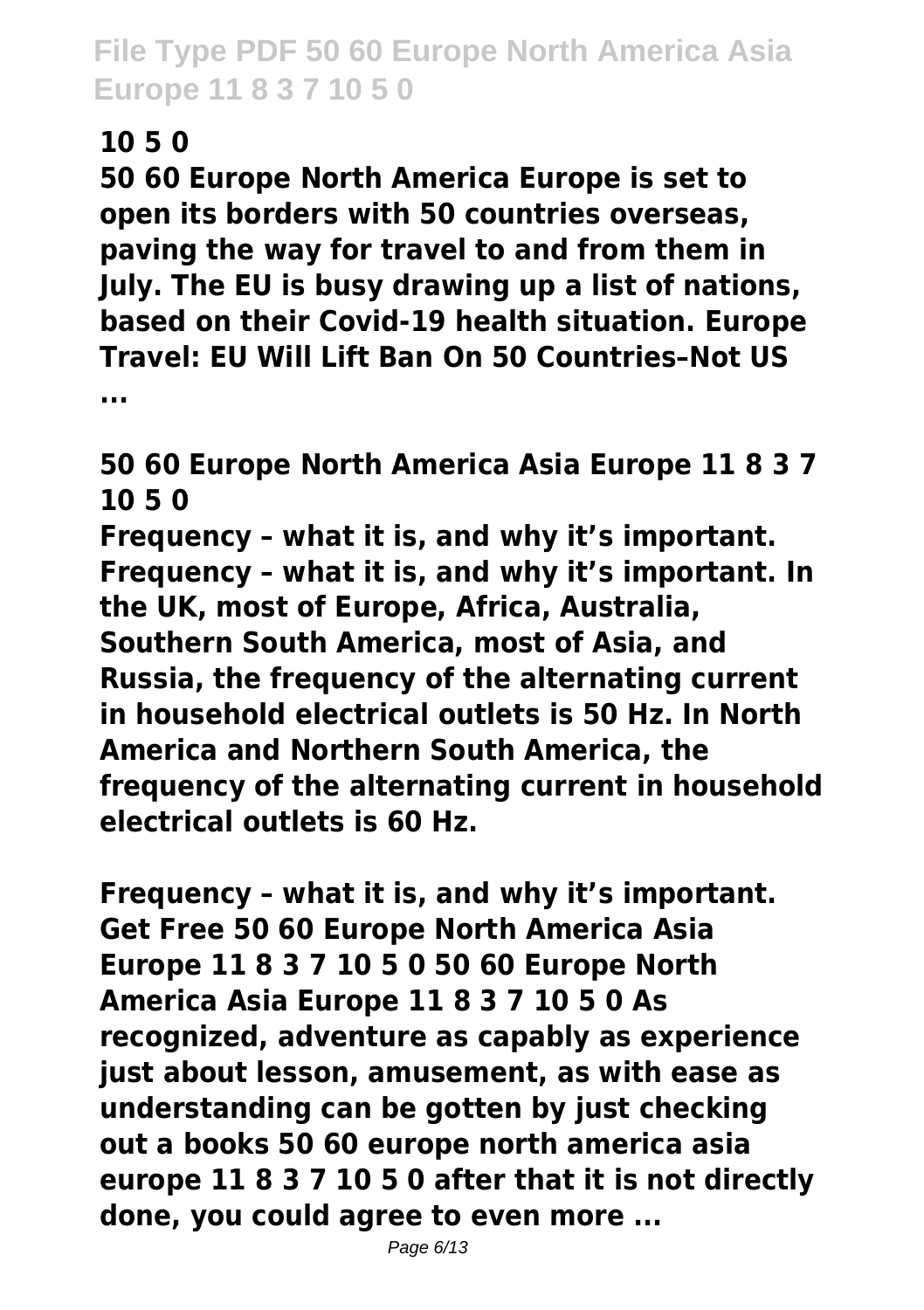## **50 60 Europe North America Asia Europe 11 8 3 7 10 5 0**

**EVAPCO Inc. is an employee owned manufacturing company with global resources and solutions for worldwide heat transfer applications. EVAPCO is dedicated to designing and manufacturing the highest quality products for the evaporative cooling and industrial refrigeration markets around the globe. Evapco supports its worldwide customers with manufacturing facilities and sales offices ...**

#### *European VS US voltage*

**The Best Astronomy Book: The Backyard Astronomer's GuideIn the Age of AI (full film) | FRONTLINE WHERE DREAMS GO TO DIE - Gary Robbins and The Barkley Marathons** *The Death of Europe, with Douglas Murray* **Advice To Salafis In UK|Europe| North America** *history of the entire world, i guess* **HIDDEN MATHEMATICS - Randall Carlson - Ancient Knowledge of Space, Time \u0026 Cosmic Cycles Joe Rogan Experience #872 - Graham Hancock \u0026 Randall Carlson FULL Uncut \"Aang vs. Fire Lord Ozai Final Battle\" | Avatar Learn English Through Story ★ Subtitles: The USA by Alison Baxter (Level 4)** *CONTINENTS OF THE WORLD (CLASS 6TH, NCERT BOOK, CBSE)* **3 Cannabis SPAC's for 2021!! Celebrity**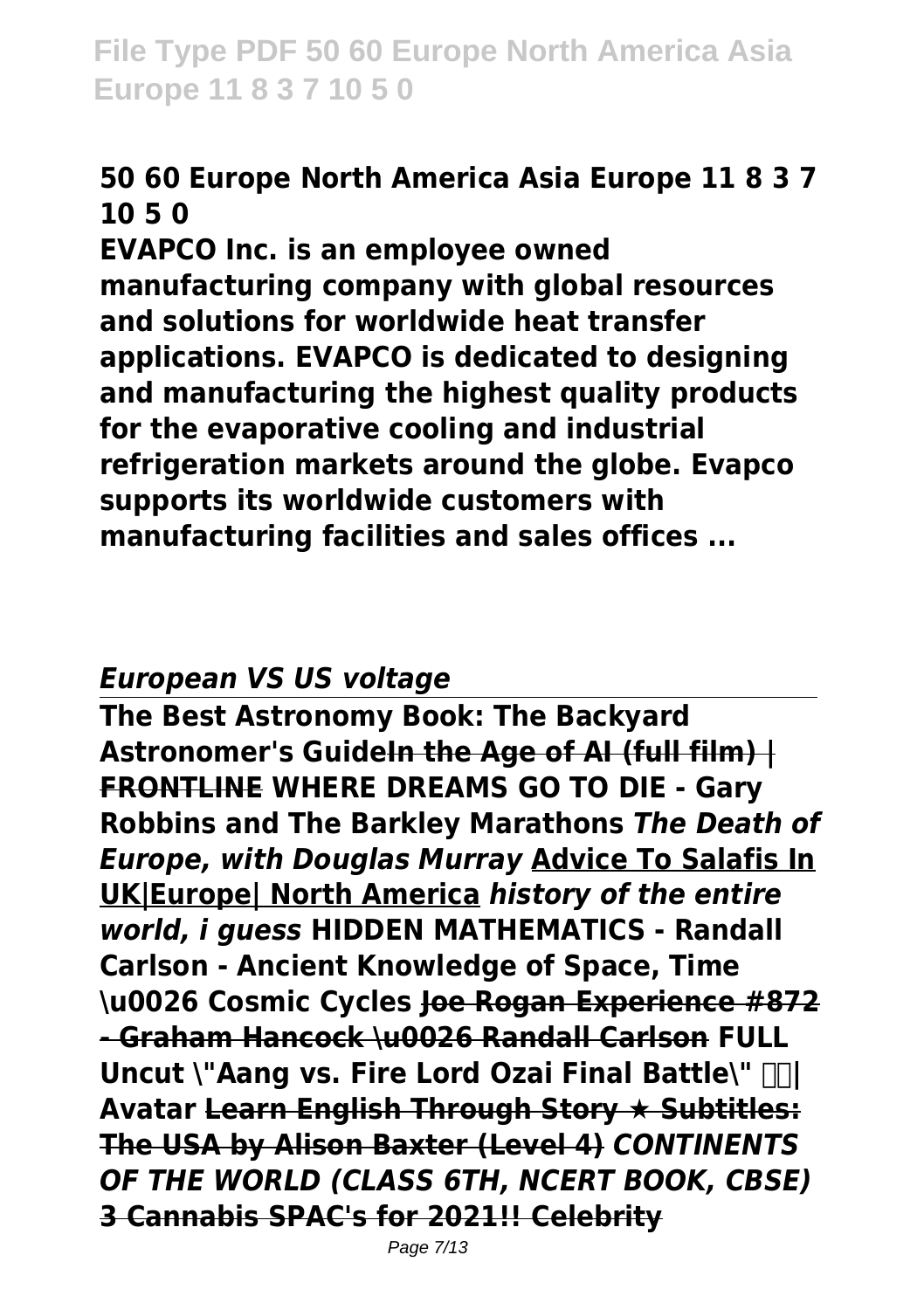**Endorsement, Buy Now?! Fleetwood Mac - Little Lies (Official Music Video) The Cold War Deadliest Plague of the 20th Century: Flu of 1918 The Complete Guide to Aeroplan Flight Rewards 25 Edible Plants, Fruits and Trees for Wilderness Survival Top 10 Generals Of All Time (according to math) How poor people survive in the USA | DW Documentary 50 60 Europe North America 50 60 Europe North America Asia Europe 11 8 3 7 10 5 0 • Africa and North America were the most resilient regions over the three months to July. The large Asia-North America trade route was particularly robust, driven by demand for ecommerce and goods manufactured in Asia. Market drivers • Many global lockdown restrictions were lifted around 60 Industry-wide CTKs 50 North America-Asia -16.6%**

**50 60 Europe North America Asia Europe 11 8 3 7 10 5 0**

**Asia-Europe1 Europe-North America1 Within Asia (int'l)1 International Cargo Tonnes 2 Metric tonnes flown in 3m ended Sep 2020: World trade volumes 2 Global PMI new export orders Global container throughput 1. Cargo Chartbook – Q4 2020 2 Market developments 1. In the three months ended October 2020, industry-wide CTKs – ... America 50 60 ...**

**Industry-wide CTKs North America-Asia 50 60 -8.6% 7.2% 4.2 ...**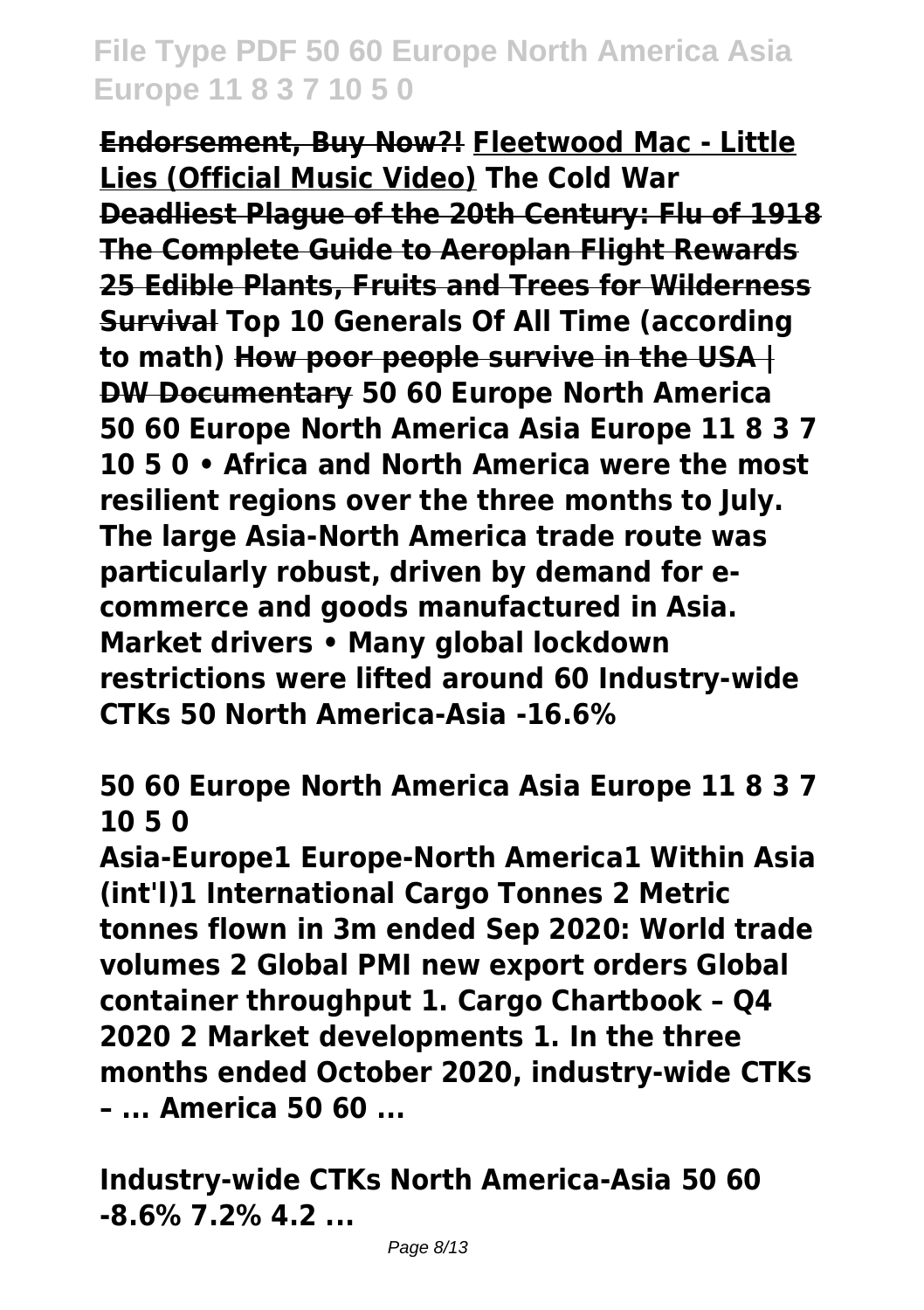**The 50th parallel north is a circle of latitude that is 50 degrees north of the Earth's equatorial plane.It crosses Europe, Asia, the Pacific Ocean, North America, and the Atlantic Ocean.. At this latitude the sun is visible for 16 hours, 22 minutes during the summer solstice and 8 hours, 4 minutes during the winter solstice. The maximum altitude of the sun during the summer solstice is 63.44 ...**

**50th parallel north - Wikipedia Title: 50 60 Europe North America Asia Europe 11 8 3 7 10 5 0 Author: www.go.smartarmorcube.co m-2020-12-06T00:00:00+00:01 Subject: 50 60 Europe North America Asia Europe 11 8 3 7 10 5 0**

**50 60 Europe North America Asia Europe 11 8 3 7 10 5 0**

**As this 50 60 europe north america asia europe 11 8 3 7 10 5 0, it ends happening creature one of the favored ebook 50 60 europe north america asia europe 11 8 3 7 10 5 0 collections that we have. This is why you remain in the best website to look the incredible books to have.**

**50 60 Europe North America Asia Europe 11 8 3 7 10 5 0**

**Online Library 50 60 Europe North America Asia Europe 11 8 3 7 10 5 0books heap or library or borrowing from your connections to edit them.**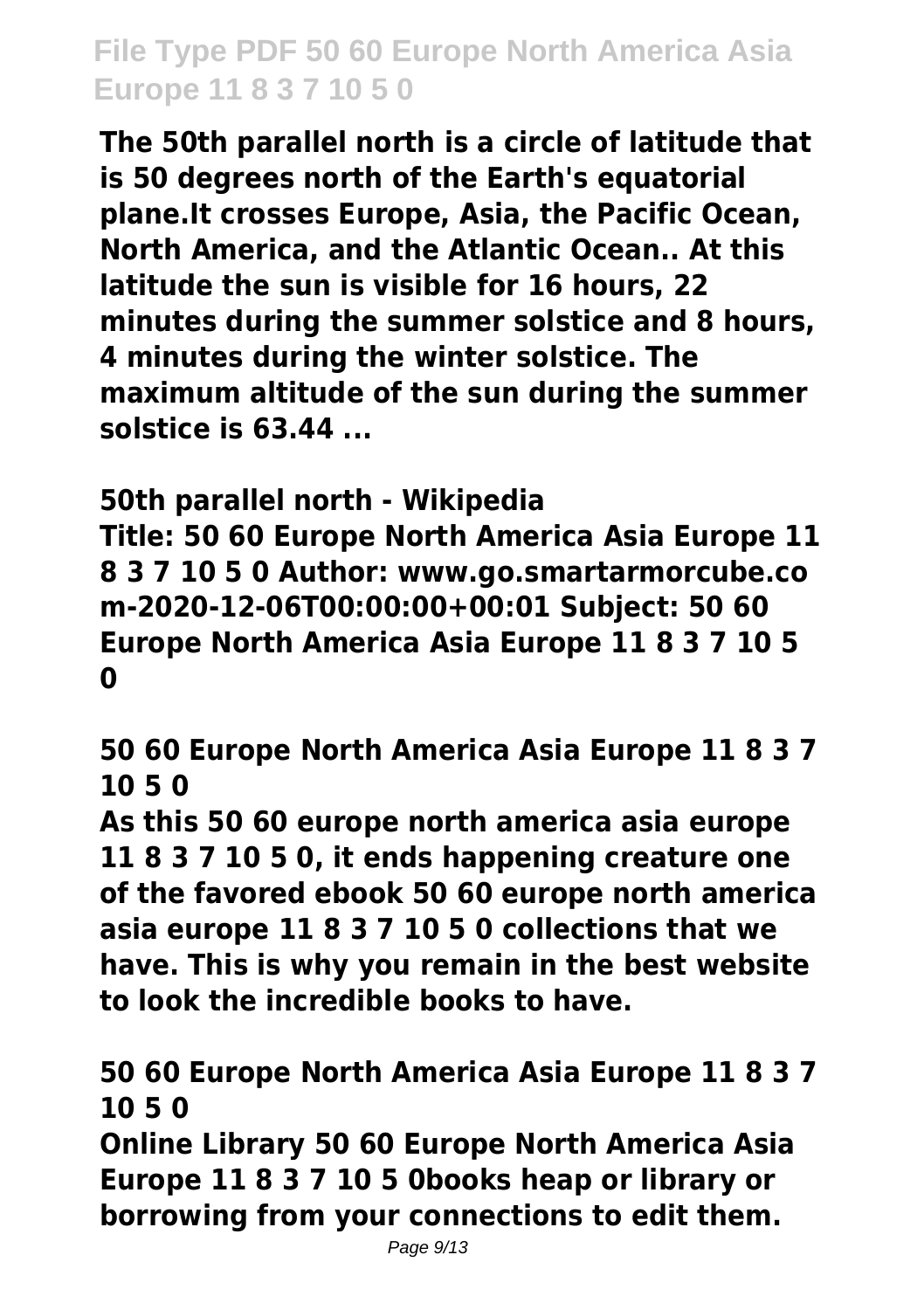**This is an unquestionably easy means to specifically get guide by on-line. This online broadcast 50 60 europe north america asia europe 11 8 3 7 10 5 0 can be one of the options to accompany you**

#### **50 60 Europe North America Asia Europe 11 8 3 7 10 5 0**

**In the early days of electrification, so many frequencies were used that no single value prevailed (London in 1918 had ten different frequencies). As the 20th century continued, more power was produced at 60 Hz (North America) or 50 Hz (Europe and most of Asia). Standardization allowed international trade in electrical equipment. Much later, the use of standard frequencies allowed interconnection of power grids.**

#### **Utility frequency - Wikipedia**

**• Africa and North America were the most resilient regions over the three months to July. The large Asia-North America trade route was particularly robust, driven by demand for ecommerce and goods manufactured in Asia. Market drivers • Many global lockdown restrictions were lifted around**

**60 Industry-wide CTKs 50 North America-Asia -16.6% -1.1% 1 ...**

**The 60th parallel north is a circle of latitude that**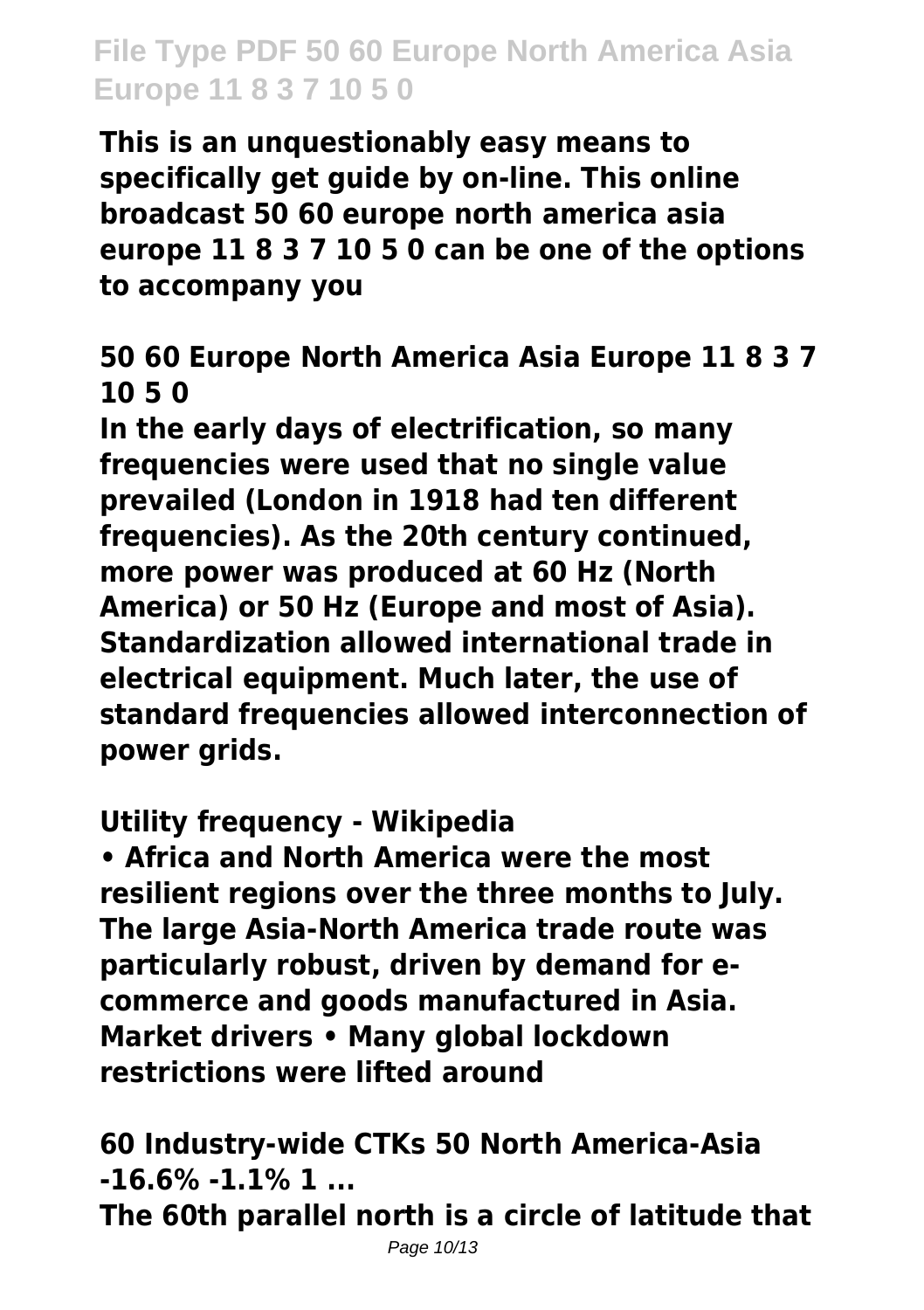**is 60 degrees north of Earth's equator. It crosses Europe, Asia, the Pacific Ocean, North America, and the Atlantic Ocean. Although it lies approximately twice as far away from the Equator as from the North Pole, the 60th parallel is half as long as the Equator line. This is where the Earth bulges halfway as much as on the Equator.**

**60th parallel north - Wikipedia North America and Japan use 110V/60Hz electricity where as rest of the world use 220V/50Hz. The reason was historical. Engineers in USA originally laid lines for 110 V where as in Europe they did with 220 V. After that, it would have been too expensive to change the system. Neither system is inferior nor superior…**

**Why Europe/Asia use 220V/50 Hz but USA uses 110V/60 Hz ...**

**50 60 Europe North America The 60th parallel north is a circle of latitude that is 60 degrees north of Earth's equator.It crosses Europe, Asia, the Pacific Ocean, North America, and the Atlantic Ocean.. Although it lies approximately twice as far away from the Equator as from the North Pole, the 60th parallel is half as long as the Equator**

**50 60 Europe North America Asia Europe 11 8 3 7 10 5 0**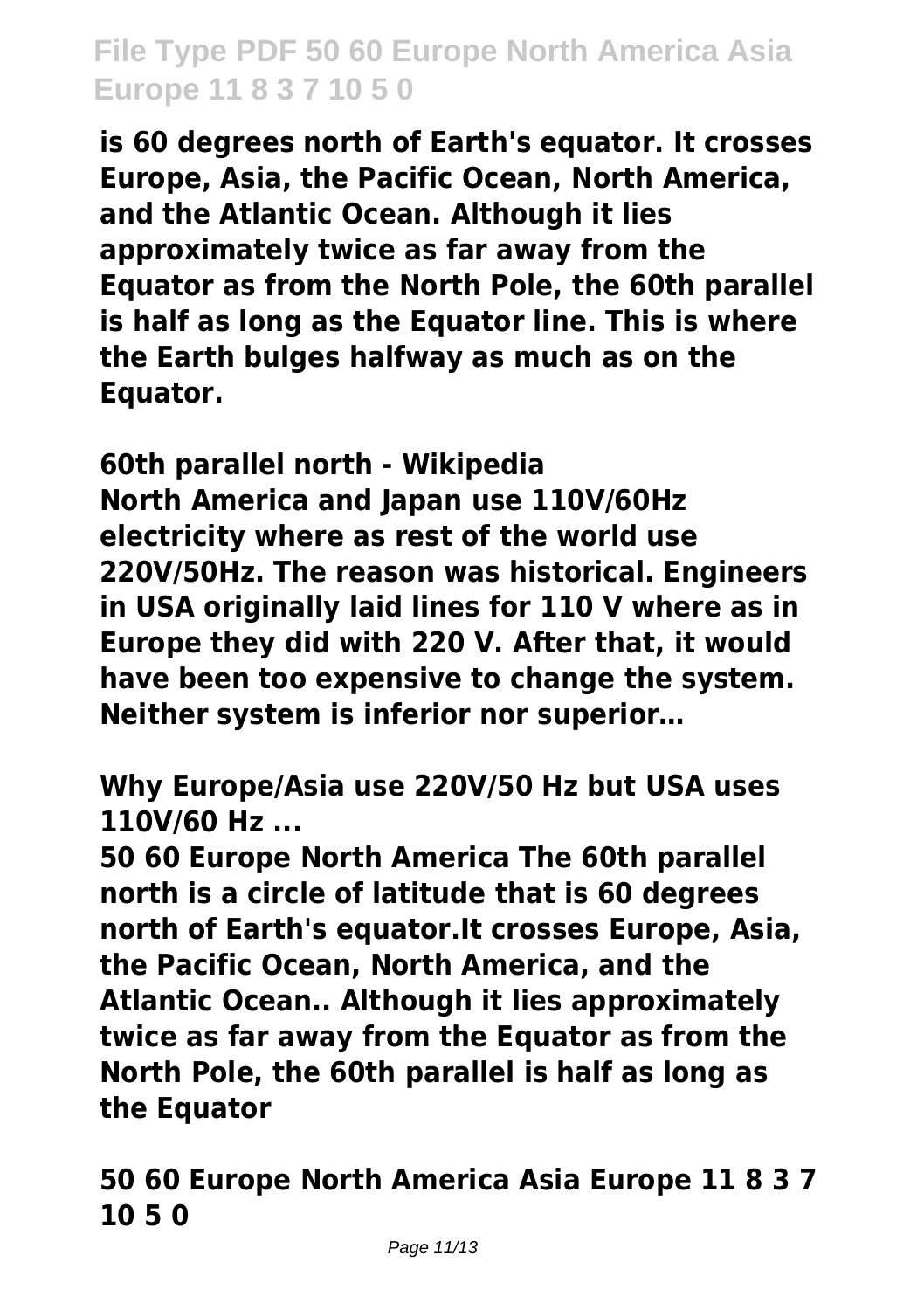**Download Ebook 50 60 Europe North America Asia Europe 11 8 3 7 10 5 0 50 60 Europe North America Asia Europe 11 8 3 7 10 5 0 When somebody should go to the book stores, search launch by shop, shelf by shelf, it is truly problematic. This is why we give the books compilations in this website. It will enormously ease you to see guide 50 60 europe ...**

**50 60 Europe North America Asia Europe 11 8 3 7 10 5 0**

**50 60 Europe North America Europe is set to open its borders with 50 countries overseas, paving the way for travel to and from them in July. The EU is busy drawing up a list of nations, based on their Covid-19 health situation. Europe Travel: EU Will Lift Ban On 50 Countries–Not US ...**

**50 60 Europe North America Asia Europe 11 8 3 7 10 5 0**

**Frequency – what it is, and why it's important. Frequency – what it is, and why it's important. In the UK, most of Europe, Africa, Australia, Southern South America, most of Asia, and Russia, the frequency of the alternating current in household electrical outlets is 50 Hz. In North America and Northern South America, the frequency of the alternating current in household electrical outlets is 60 Hz.**